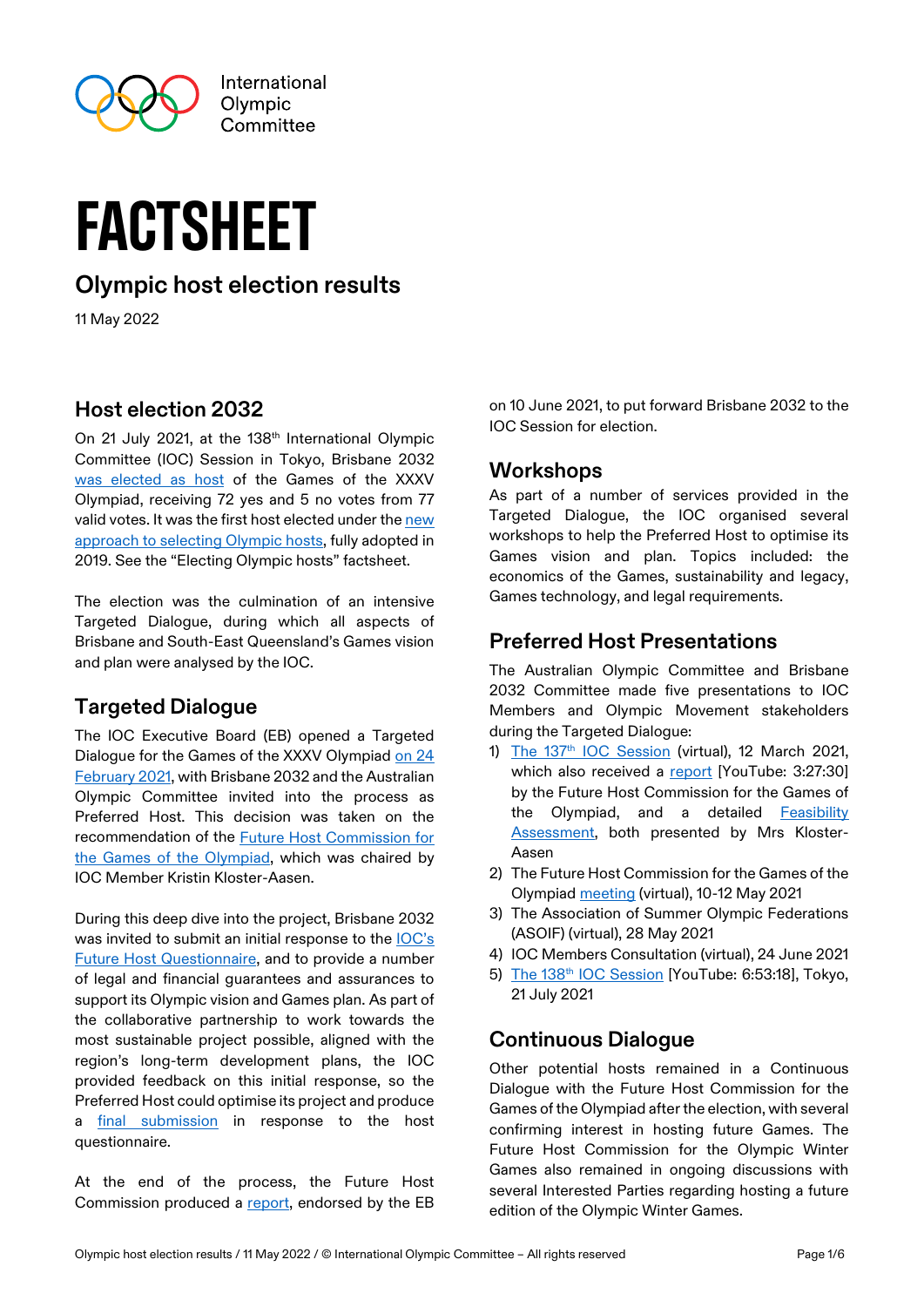

## **Host election 2026**

On 24 June 2019, at the 134<sup>th</sup> IOC Session in Lausanne, Milano-Cortina was elected as host of the Olympic Winter Games 2026, by 47 votes to 34. A total of 83 IOC Members were eligible to vote, with one abstention alongside President Bach, who traditionally does not vote except to break a tie.

The election followed the [Candidature Process](https://stillmed.olympics.com/media/Document%20Library/OlympicOrg/Games/Winter-Games/Games-2026-Winter-Olympic-Games/Candidature-Process-Olympic-Winter-Games-2026.pdf)  [Olympic Winter Games 2026.](https://stillmed.olympics.com/media/Document%20Library/OlympicOrg/Games/Winter-Games/Games-2026-Winter-Olympic-Games/Candidature-Process-Olympic-Winter-Games-2026.pdf) The process had been significantly reformed compared to previous cycles, with increased partnership, flexibility and knowledge-sharing, as part of the development and gradual implementation of Olympic Agenda 2020. The reasons for the reforms were set out in a document entitled [Delivering Success: Engagement,](https://stillmed.olympics.com/media/Document%20Library/OlympicOrg/Games/Winter-Games/Games-2026-Winter-Olympic-Games/Delivering-Success-Engagement-Legacy-Vision.pdf)  [Legacy and Vision.](https://stillmed.olympics.com/media/Document%20Library/OlympicOrg/Games/Winter-Games/Games-2026-Winter-Olympic-Games/Delivering-Success-Engagement-Legacy-Vision.pdf)

A one-year, non-committal Dialogue Stage ran from October 2017 to October 2018, during which cities were not required to submit any formal proposals or make any presentations. The participating cities were: Calgary, Erzurum, Graz, Milano-Cortina, Sapporo, Sion and Stockholm-Åre.<sup>[1](#page-1-0)</sup>

An IOC Working Group compiled a report, which was submitted to the EB in October 2018. The EB recommended Calgary, Milano-Cortina and Stockholm-Åre to be invited to become Candidate Cities. In October 2018 in Buenos Aires, the Session invited a number of Interested Cities to become Candidate Cities.

During the formal Candidature Stage, these cities were invited to fill in the [Candidature Questionnaire](https://stillmed.olympics.com/media/Document%20Library/OlympicOrg/Games/Winter-Games/Games-2026-Winter-Olympic-Games/Candidature-Questionnaire-2026.pdf)  [Olympic Winter Games 2026.](https://stillmed.olympics.com/media/Document%20Library/OlympicOrg/Games/Winter-Games/Games-2026-Winter-Olympic-Games/Candidature-Questionnaire-2026.pdf) Two potential hosts – Stockholm-Åre and Milano-Cortina – were assessed in the [Report of the Evaluation Commission for the](https://stillmed.olympics.com/media/Document%20Library/OlympicOrg/Games/Winter-Games/Games-2026-Winter-Olympic-Games/Report-of-the-IOC-Evaluation-Commission-2026-LO-RES.pdf)  [Olympic Winter Games 2026.](https://stillmed.olympics.com/media/Document%20Library/OlympicOrg/Games/Winter-Games/Games-2026-Winter-Olympic-Games/Report-of-the-IOC-Evaluation-Commission-2026-LO-RES.pdf)

The Evaluation Commission, which was chaired by IOC member Octavian Morariu, made a working visit to each region in March or April 2019 to inspect venues and meet stakeholders. These will be Cortina's second Games, after it hosted the 1956 Olympic Winter Games. Italy also hosted the Games of the Olympiad in Rome in 1960 and the Winter

Games in Turin in 2006. Th[e Host City Contract 2026](https://stillmed.olympics.com/media/Document%20Library/OlympicOrg/Games/Winter-Games/Games-2026-Winter-Olympic-Games/HCC-Principles-2026.pdf) can been seen on ioc.org.

# **Host election 2024/2028**

On 13 September 2017, at the 131<sup>st</sup> Session in Lima, Paris was elected as host city of the Games of the XXXIII Olympiad in 2024, and Los Angeles as host city of the Games of the XXXIV Olympiad in 2028. Awarding both Games simultaneously was a [historic](https://olympics.com/ioc/news/ioc-makes-historic-decision-by-simultaneously-awarding-olympic-games-2024-to-paris-and-2028-to-los-angeles)  [decision for the IOC,](https://olympics.com/ioc/news/ioc-makes-historic-decision-by-simultaneously-awarding-olympic-games-2024-to-paris-and-2028-to-los-angeles) based on the very high quality of the projects and their alignment with the strategic goals of the Olympic Movement.

The dual election followed the procedures set out by the [Candidature Process for the Olympic Games](https://stillmed.olympics.com/media/Document%20Library/OlympicOrg/Documents/Host-City-Elections/XXXIII-Olympiad-2024/Candidature-Process-Games-for-the-XXXIII-Olympiad-2024.pdf)  [2024,](https://stillmed.olympics.com/media/Document%20Library/OlympicOrg/Documents/Host-City-Elections/XXXIII-Olympiad-2024/Candidature-Process-Games-for-the-XXXIII-Olympiad-2024.pdf) which incorporated the principles of Olympic Agenda 2020. While today's approach to selecting hosts had not yet been adopted, there was already increased dialogue between the IOC and the Candidate Cities, which were invited to present projects to match their long-term sports, economic, social and environmental development plans. A strong emphasis was placed on sustainability, legacy and cost savings. The IOC underlined its efforts to reduce the complexity of organising the Games and to maximise the use of existing and temporary venues.

#### **The Invitation Phase**

The Invitation Phase for 2024 ran from March to September 2015 and involved discussions about vision, Games concept and bid legacy. The participating cities were: Budapest, Hamburg, Paris, Los Angeles and Rome. All except Hamburg subsequently submitted a candidature file, endorsed by their NOCs<sup>[2](#page-1-0)</sup>.

An IOC Working Group analysed the submissions in terms of (Stage 1) Vision, Games Concept and Legacy; and Governance, and (Stage 2) Legal and Venue Funding, and reported its findings to the IOC Executive Board. The EB confirmed the transition of Budapest, Paris and Los Angeles to Stage 3: Games Delivery, Experience and Venue Legacy.

<span id="page-1-0"></span><sup>1</sup> Erzurum was later eliminated from the process, while Calgary, Graz, Sapporo and Sion withdrew.

 $2$  The cities of Budapest, Hamburg and Rome eventually withdrew from the Candidature Process.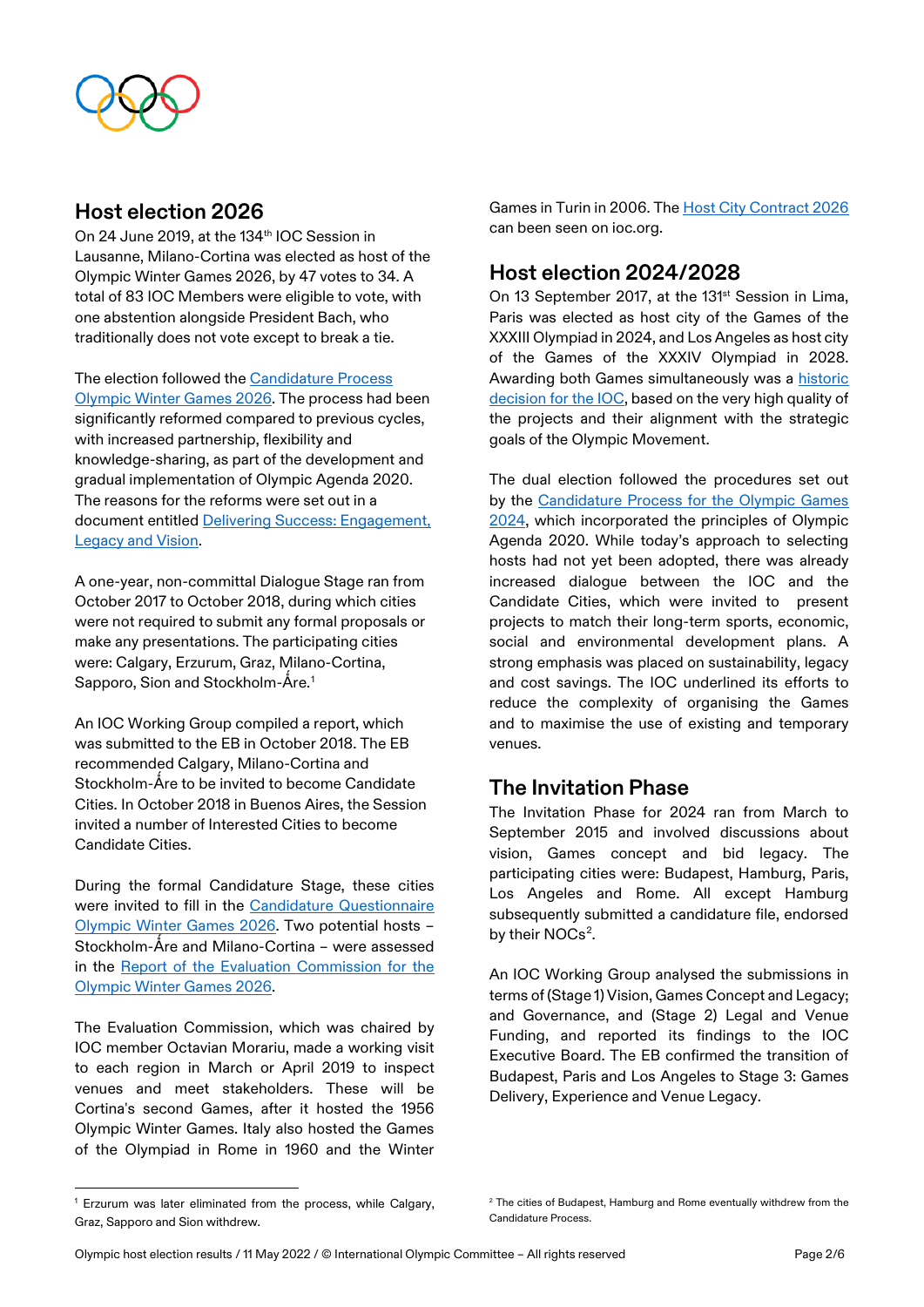

#### **Analysis and course correction**

New to the Candidature Process for 2024 was the concept of "review" and "course correction". Individual feedback based on the analysis by the Evaluation Commission Working Group was provided to each city on its project. Individual video conferences were arranged to discuss this feedback with the Candidate Cities, which used this information to adapt their project where necessary. The IOC Evaluation Commission analysed the Stage 3 submissions and published a full [report](https://stillmed.olympic.org/media/Document%20Library/OlympicOrg/Documents/Host-City-Elections/XXXIII-Olympiad-2024/Report-IOC-Evaluation-Commission-2024-high-resolution.pdf#_ga=2.253647501.585611373.1509352412-1718898751.1501060626) based on these and its findings from Stages 1 and 2.

#### **Transfer of knowledge**

Cities were invited to attend IOC workshops during each stage of the process, to better shape their value propositions and discuss proposals and potential solutions to deliver excellent Games. The cities attended the Rio 2016 Observer Programme, an integral element of the Olympic Games Knowledge (OGK) platform of learning, to learn from and experience real Olympic Games operations. They also attended the Rio 2016 Games Debrief, led by the IOC.

#### **Candidate City Presentations**

The Candidate Cities gave three presentations during the process:

- 1) The Association of the National Olympic Committees (ANOC) General Assembly, Doha, 15 November 2016
- 2) The Candidate City Briefing for IOC Members and Olympic International Federations, which heard reports by the cities and the Evaluation Commission followed by Q+A sessions, Lausanne, 11 July 2017
- 3) The Host City Election at the IOC Session, Lima, 13 September 2017

#### **Historic dual election**

- 1) In June 2017, the EB highlighted that having two outstanding projects in the running for the 2024 Games presented a unique opportunity for the Olympic Movement.
- 2) This initiated a period of collaborative discussion between the IOC and the two Candidate Cities, resulting in the three parties agreeing that Paris would maintain its bid for the 2024 Games and Los

Angeles would carry forward its candidature to 2028.

- 3) The EB proposed that the 2024 and 2028 Games should be awarded simultaneously, and called an IOC Extraordinary Session.
- 4) On 11 July, in Lausanne, the IOC Extraordinary Session unanimously approved, in principle, the EB's proposal.
- 5) Following this decision, the IOC supported Los Angeles to submit its candidature file and guarantees for the Olympic Games 2028.
- 6) To review these documents, an Evaluation Commission 2028 was formed, with the same membership as the Evaluation Commission 2024.
- 7) The two Evaluation Commissions recommended Paris to be elected as host of the 2024 Games and Los Angeles as host of the 2028 Games.
- 8) This was formalised by a Tripartite Agreement between the IOC, and the two Candidate Cities with their National Olympic Committees (NOCs), and endorsed by the full IOC membership at the Session in Lima on 13 September 2017.

A cooperation framework was drawn up outlining opportunities for the two host cities and the IOC to achieve mutual benefits, efficiencies and reductions in costs and complexity.

# **IOC Evaluation Commission 2024**

The Evaluation Commission 2024, appointed by the IOC President, was composed of IOC Members and representatives of IFs, NOCs, athletes and the International Paralympic Committee (IPC), as well as advisors. The task of this Commission, chaired by IOC member Patrick Baumann, was to conduct an on-theground analysis of the Candidate Cities and prepare a report with its findings. This [report](https://www.olympic.org/host-city-election-2024) was released on 5 July 2017.

#### **IOC Evaluation Commission 2028**

The Evaluation Commission 2028 was composed of the same members as the Evaluation Commission 2024, but the terms of reference were different due to the thorough analysis that had already taken place for 2024. Los Angeles provided the Commission with information relating to changes to its project for the 2028 Games. [A report](https://stillmed.olympic.org/media/Document%20Library/OlympicOrg/Games/Summer-Games/2028-Los-Angeles/IOC-2028-Evaluation-Commission-report.pdf#_ga=2.10500144.585611373.1509352412-1718898751.1501060626) released on 11 September 2017 focused on the changes since the 2024 report.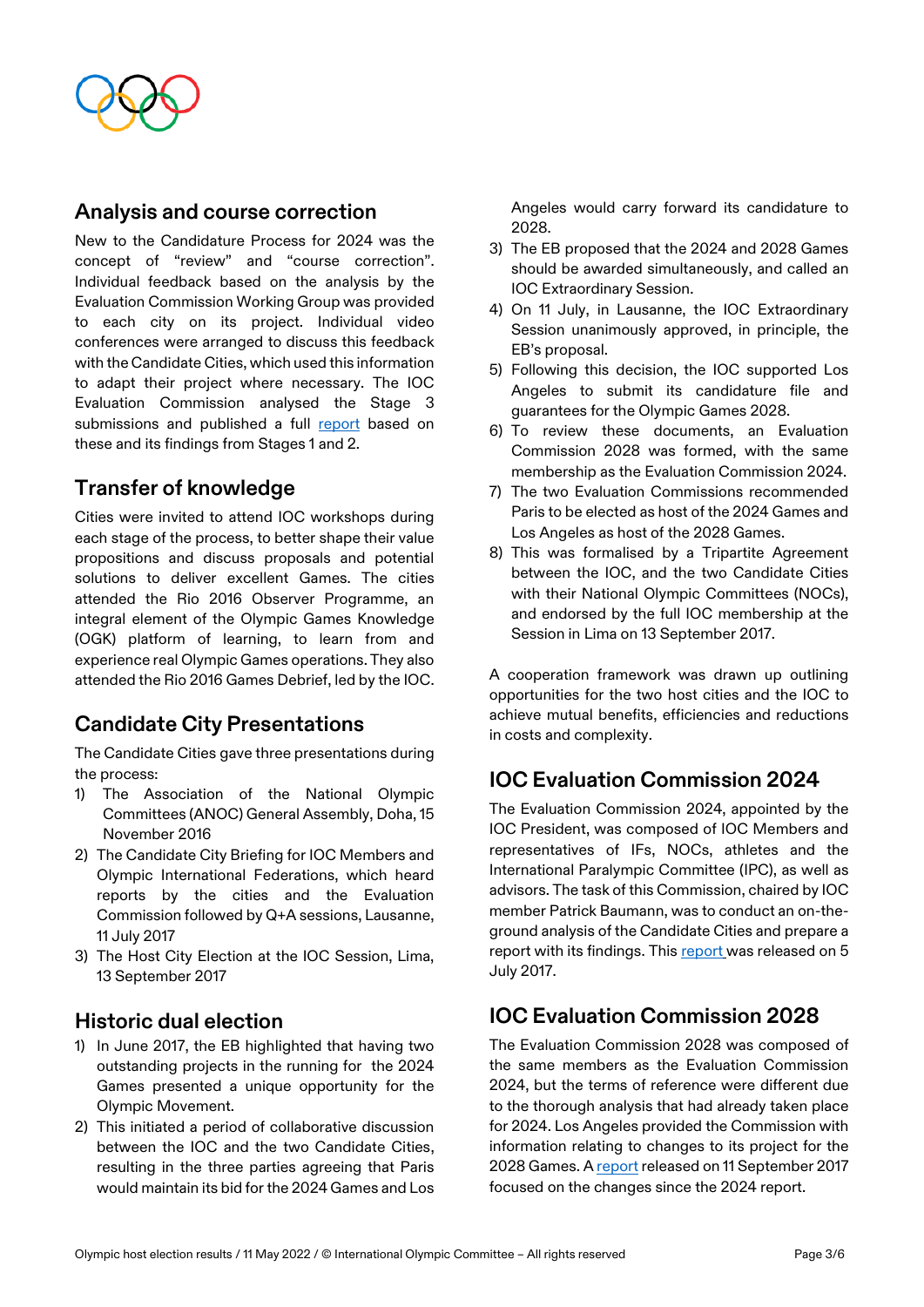

#### **Further reading**

All [documentation,](https://olympics.com/ioc/documents/olympic-games/paris-2024-olympic-games) including the Host City Contract [2024,](https://olympics.com/ioc/documents/olympic-games/paris-2024-olympic-games) was made available to Candidate Cities at the beginning of the Invitation Phase. The [Host City](https://stillmed.olympics.com/media/Document%20Library/OlympicOrg/Documents/Host-City-Elections/XXXIII-Olympiad-2024/Host_City_Contract_Operational_Requirements_December_2016.pdf)  [Contract 2028](https://stillmed.olympics.com/media/Document%20Library/OlympicOrg/Documents/Host-City-Elections/XXXIII-Olympiad-2024/Host_City_Contract_Operational_Requirements_December_2016.pdf) can be viewed on ioc.org with other [Los Angeles 2028 documents.](https://olympics.com/ioc/documents/olympic-games/los-angeles-2028)

# **Elections for the Games of the Olympiad**

|      | Election of Atlanta (USA) as host city of the<br>Games of the XXVI Olympiad in 1996 (during                                                                                                                                                          |                |                |                          |    |                     |
|------|------------------------------------------------------------------------------------------------------------------------------------------------------------------------------------------------------------------------------------------------------|----------------|----------------|--------------------------|----|---------------------|
|      | the 96 <sup>th</sup> IOC Session in Tokyo).<br>Other Candidate Cities: Athens<br>Belgrade (YOU), Manchester<br>Melbourne (AUS) and Toronto (CAN).                                                                                                    |                |                |                          |    | (GRE),<br>$(GBR)$ , |
|      | <b>Round</b>                                                                                                                                                                                                                                         | 1              | $\overline{2}$ | 3                        | 4  | 5                   |
| 1990 | <b>Athens</b>                                                                                                                                                                                                                                        | 23             | 23             | 26                       | 30 | 35                  |
|      | Atlanta                                                                                                                                                                                                                                              | 19             | 20             | 26                       | 34 | 51                  |
|      | Belgrade                                                                                                                                                                                                                                             | $\overline{7}$ |                |                          |    |                     |
|      | Manchester                                                                                                                                                                                                                                           | 11             | 5              |                          |    |                     |
|      | Melbourne                                                                                                                                                                                                                                            | 12             | 21             | 16                       |    |                     |
|      | Toronto                                                                                                                                                                                                                                              | 14             | 17             | 18                       | 22 |                     |
|      | Election of Sydney (Australia) as host city of<br>the Games of the XXVII Olympiad in 2000<br>(during the 101 <sup>st</sup> IOC Session in Monaco).<br>Other Candidate Cities: Beijing (CHN) Berlin<br>(GER), Istanbul (TUR) and Manchester<br>(GBR). |                |                |                          |    |                     |
|      | <b>Round</b>                                                                                                                                                                                                                                         |                | 1              | 2                        | 3  | 4                   |
| 1993 | <b>Beijing</b>                                                                                                                                                                                                                                       |                | 32             | 37                       | 40 | 43                  |
|      | <b>Berlin</b>                                                                                                                                                                                                                                        |                | 9              | 9                        |    |                     |
|      | Istanbul                                                                                                                                                                                                                                             |                | $\overline{7}$ | $\overline{\phantom{a}}$ |    |                     |
|      | Manchester                                                                                                                                                                                                                                           |                | 11             | 13                       | 11 |                     |
|      | Sydney                                                                                                                                                                                                                                               |                | 30             | 30                       | 37 | 45                  |

|      | Election of Athens (Greece) as host city of<br>the Games of the XXVIII Olympiad in 2004<br>(during the 106 <sup>th</sup> IOC Session in Lausanne).<br>Other Candidate Cities: Buenos Aires (ARG),<br>Cape Town (RSA), Rome (ITA)<br>Stockholm (SWE).                                                                    |    |                                |                          |                          | and                      |
|------|-------------------------------------------------------------------------------------------------------------------------------------------------------------------------------------------------------------------------------------------------------------------------------------------------------------------------|----|--------------------------------|--------------------------|--------------------------|--------------------------|
|      | <b>Round</b>                                                                                                                                                                                                                                                                                                            | 1  | $\overline{2}$                 | з                        | 4                        | 5                        |
| 1997 | <b>Athens</b>                                                                                                                                                                                                                                                                                                           | 32 |                                | 38                       | 52                       | 66                       |
|      | <b>Buenos</b><br>Aires                                                                                                                                                                                                                                                                                                  | 16 | 44                             |                          |                          |                          |
|      | Cape<br>Town                                                                                                                                                                                                                                                                                                            | 16 | 62                             | 22                       | 20                       |                          |
|      | Rome                                                                                                                                                                                                                                                                                                                    | 23 | -                              | 28                       | 35                       | 41                       |
|      | Stockholm                                                                                                                                                                                                                                                                                                               | 20 |                                | 19                       |                          |                          |
| 2001 | Election of Beijing (People's Republic of<br>China) as host city of the Games of the XXIX<br>Olympiad in 2008 (during the 112th IOC<br>Session in Moscow).<br>Other Candidate Cities: Istanbul (TUR),<br>Osaka (JPN), Paris (FRA) and Toronto<br>(CAN).<br><b>Round</b><br><b>Beijing</b><br>Istanbul<br>Osaka<br>Paris |    | 1<br>44<br>17<br>6<br>15<br>20 | 2<br>56<br>9<br>-<br>18  |                          |                          |
|      | Toronto<br>22<br>Election of London (GBR) as host city of the<br>Games of the XXX Olympiad in 2012 (during<br>the 117 <sup>th</sup> IOC Session in Singapore).<br>Other Candidate Cities: Paris (FRA), New<br>York (USA), Moscow (RUS) and Madrid<br>(ESP).                                                             |    |                                |                          |                          |                          |
| 2005 | Round                                                                                                                                                                                                                                                                                                                   |    | 1                              | 2                        | З                        | 4                        |
|      | London                                                                                                                                                                                                                                                                                                                  |    | 22                             | 27                       | 39                       | 54                       |
|      | Paris                                                                                                                                                                                                                                                                                                                   |    | 21                             | 25                       | 33                       | 50                       |
|      | Madrid                                                                                                                                                                                                                                                                                                                  |    | 20                             | 32                       | 31                       | $\overline{\phantom{0}}$ |
|      | <b>New York</b>                                                                                                                                                                                                                                                                                                         |    | 19                             | 16                       |                          |                          |
|      | <b>Moscow</b>                                                                                                                                                                                                                                                                                                           |    | 15                             | $\overline{\phantom{a}}$ | $\overline{\phantom{0}}$ |                          |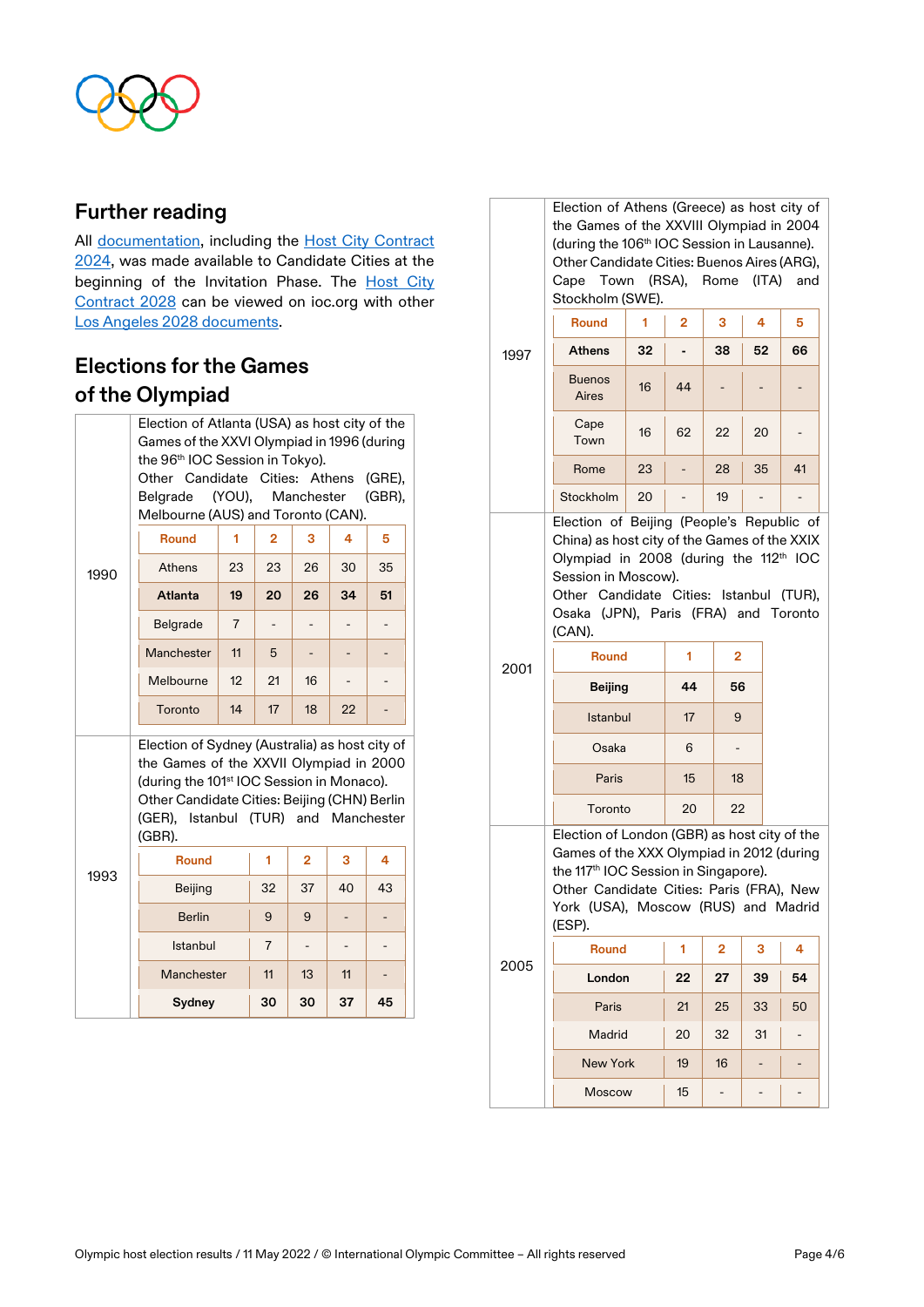

|      | Election of Rio de Janeiro (Brazil) as host city<br>of the Games of the XXXI Olympiad in 2016<br>(during<br>the<br>Copenhagen).                                                                                                                                                                      | 121 <sup>st</sup> IOC Session |    | in |  |  |
|------|------------------------------------------------------------------------------------------------------------------------------------------------------------------------------------------------------------------------------------------------------------------------------------------------------|-------------------------------|----|----|--|--|
|      | Other Candidate Cities: Madrid (ESP),<br>Tokyo (JPN) and Chicago (USA).                                                                                                                                                                                                                              |                               |    |    |  |  |
| 2009 | <b>Round</b>                                                                                                                                                                                                                                                                                         | 1                             | 2  | 3  |  |  |
|      | Rio                                                                                                                                                                                                                                                                                                  | 26                            | 46 | 66 |  |  |
|      | <b>Madrid</b>                                                                                                                                                                                                                                                                                        | 28                            | 29 | 32 |  |  |
|      | Tokyo                                                                                                                                                                                                                                                                                                | 22                            | 20 |    |  |  |
|      | Chicago                                                                                                                                                                                                                                                                                              | 18                            |    |    |  |  |
|      | Election of Tokyo (Japan) as host city of the<br>Games of the XXXII Olympiad in 2020<br>(during the 125 <sup>th</sup> IOC Session in Buenos<br>Aires).<br>Other Candidate Cities: Istanbul (TUR),<br>Madrid (ESP).                                                                                   |                               |    |    |  |  |
| 2013 | <b>Round</b>                                                                                                                                                                                                                                                                                         | 1                             |    | 2  |  |  |
|      | Tokyo                                                                                                                                                                                                                                                                                                | 42                            |    | 60 |  |  |
|      | Istanbul                                                                                                                                                                                                                                                                                             | 26                            | 49 | 36 |  |  |
|      | Madrid                                                                                                                                                                                                                                                                                               | 26                            | 45 |    |  |  |
| 2017 | Election of Paris (France) as host city of the<br>Games of the XXXIII Olympiad in 2024 and<br>Los Angeles (United States) as host city of<br>the Games of the XXXIV Olympiad in 2028<br>(during the 131 <sup>st</sup> IOC Session in Lima<br>following ratification of the Tripartite<br>Agreement). |                               |    |    |  |  |
|      | Election of Brisbane (AUS) as host of the<br>Games of the XXXV Olympiad in 2032<br>(during the 138 <sup>th</sup> IOC Session in Tokyo).                                                                                                                                                              |                               |    |    |  |  |
| 2021 | Yes                                                                                                                                                                                                                                                                                                  | 72                            |    |    |  |  |
|      | No                                                                                                                                                                                                                                                                                                   | 5                             |    |    |  |  |
|      |                                                                                                                                                                                                                                                                                                      |                               |    |    |  |  |

# **Elections for the Olympic Winter Games**

|      | Election of Lillehammer (NOR) as host city for<br>the XVII Olympic Winter Games in 1994 (during<br>the 94 <sup>th</sup> IOC Session in Seoul).<br>Other candidate cities: Anchorage<br>Östersund/Åre (SWE) and Sofia (BUL).                                                                |                |                          |                |    | (USA),    |
|------|--------------------------------------------------------------------------------------------------------------------------------------------------------------------------------------------------------------------------------------------------------------------------------------------|----------------|--------------------------|----------------|----|-----------|
| 1988 | <b>Round</b>                                                                                                                                                                                                                                                                               | 1              |                          | $\overline{2}$ |    | 3         |
|      | Anchorage                                                                                                                                                                                                                                                                                  | 23             |                          | 22             |    |           |
|      | Lillehammer                                                                                                                                                                                                                                                                                | 25             |                          | 30             |    | 45        |
|      | Östersund/Åre                                                                                                                                                                                                                                                                              | 19             |                          | 33             |    | 39        |
|      | Sofia                                                                                                                                                                                                                                                                                      | 17             |                          |                |    |           |
|      | Election of Nagano (Japan) as host city of the<br>XVIII Olympic Winter Games in 1998 (during<br>the 97 <sup>th</sup> IOC Session in Birmingham).<br>Other candidate cities: Jaca (ESP), Östersund<br>(SWE), Aosta (ITA) and Salt Lake City (USA).<br><b>Round</b><br>3<br>4<br>2<br>5<br>1 |                |                          |                |    |           |
| 1991 |                                                                                                                                                                                                                                                                                            | 21             |                          | 30             | 36 | 46        |
|      | Nagano<br>Jaca                                                                                                                                                                                                                                                                             | 19             |                          | 5              |    |           |
|      | Östersund                                                                                                                                                                                                                                                                                  | 18             | $\overline{\phantom{0}}$ | 25             | 23 |           |
|      | Aosta                                                                                                                                                                                                                                                                                      | 15             | 29                       |                |    |           |
|      | <b>Salt Lake City</b>                                                                                                                                                                                                                                                                      | 15             | 59                       | 27             | 29 | 42        |
|      | Election of Salt Lake City (USA) as host city for<br>the XIX Olympic Winter Games in 2002 (during<br>the 104 <sup>th</sup> IOC Session in Budapest).<br>Other candidate cities: Östersund (SWE),<br>Quebec City (CAN) and Sion (SUI).<br><b>Round</b>                                      | 1              |                          |                |    |           |
| 1995 | <b>Salt Lake City</b>                                                                                                                                                                                                                                                                      | 54             |                          |                |    |           |
|      | Ostersund                                                                                                                                                                                                                                                                                  | 14             |                          |                |    |           |
|      | Sion                                                                                                                                                                                                                                                                                       | 14             |                          |                |    |           |
|      | Quebec City                                                                                                                                                                                                                                                                                | $\overline{7}$ |                          |                |    |           |
| 1999 | Election of Turin (ITA) as host city for the XX<br>Olympic Winter Games in 2006 (during the<br>109th IOC Session in Seoul).<br>Other<br>candidate cities:<br>Klagenfurt (AUT), Poprad-Tatry (SVK) Sion<br>(SUI) and Zakopane (POL).<br><b>Round</b><br>Turin                               | 1<br>53        |                          | Helsinki       |    | $(FIN)$ , |
|      | Sion                                                                                                                                                                                                                                                                                       | 36             |                          |                |    |           |